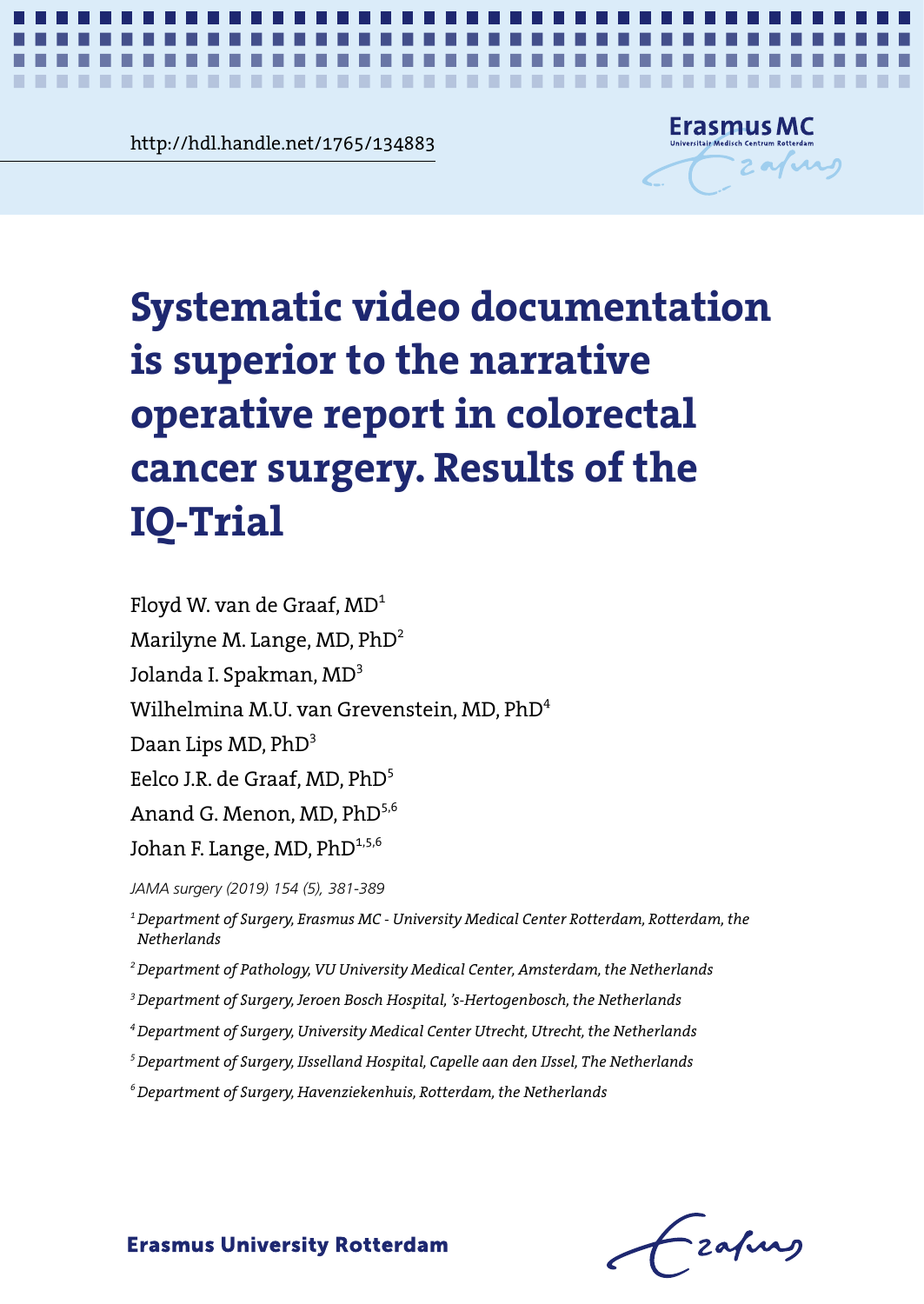# **ABSTRACT**

#### **Importance**

Despite ongoing advances in the field of colorectal surgery, the quality of surgical treatment is still variable. As an intrinsic part of surgical quality, the technical information regarding the surgical procedure is reflected only by the narrative operative report (NR), which has been found to be subjective and regularly omits important information.

### **Objective**

To investigate systematic video recording (SVR) as a potential improvement in quality and safety with regard to important information in colorectal cancer surgery.

### **Design, Setting, and Participants**

The Imaging for Quality Control Trial was a prospective, observational cohort study conducted between January 12, 2016, and October 30, 2017, at 3 centers in the Netherlands. The study group consisted of 113 patients 18 years or older undergoing elective laparoscopic surgery for colorectal cancer. These patients were case matched and compared with cases from a historical cohort that received only an NR.

### **Interventions**

Among study cases, participating surgeons were requested to systematically capture predefined key steps of the surgical procedure intraoperatively on video in short clips.

### **Main Outcomes and Measures**

The SVRs and NRs were analyzed for adequacy with respect to the availability of important information regarding the predefined key steps. Adequacy of the reported information was defined as the proportion of key steps with available and sufficient information in the report. Adequacy of the SVR and NR was compared between the study and control groups, with the SVR alone and as an adjunct to the NR in the study group vs NR alone in the control group.

### **Results**

Of the 113 study patients, 69 women (61.1%) were included; mean (SD) age was 66.3 (9.8) years. In the control group, a mean (SD) of 52.5% (18.3%) of 631 steps were adequately described in the NR. In the study group, the adequacy of both the SVR (78.5% [16.5%], P<.001) and a combination of the SVR with NR (85.1% [14.6%], P<.001) was significantly superior to NR alone. The only significant difference between the study and historical control groups regarding postoperative and pathologic outcomes was a shorter postoperative mean (SD) length of stay in favor of the study group  $(8.0 [7.7] \text{ vs } 8.6 [6.8] \text{ days}; P = .03)$ .

Czafing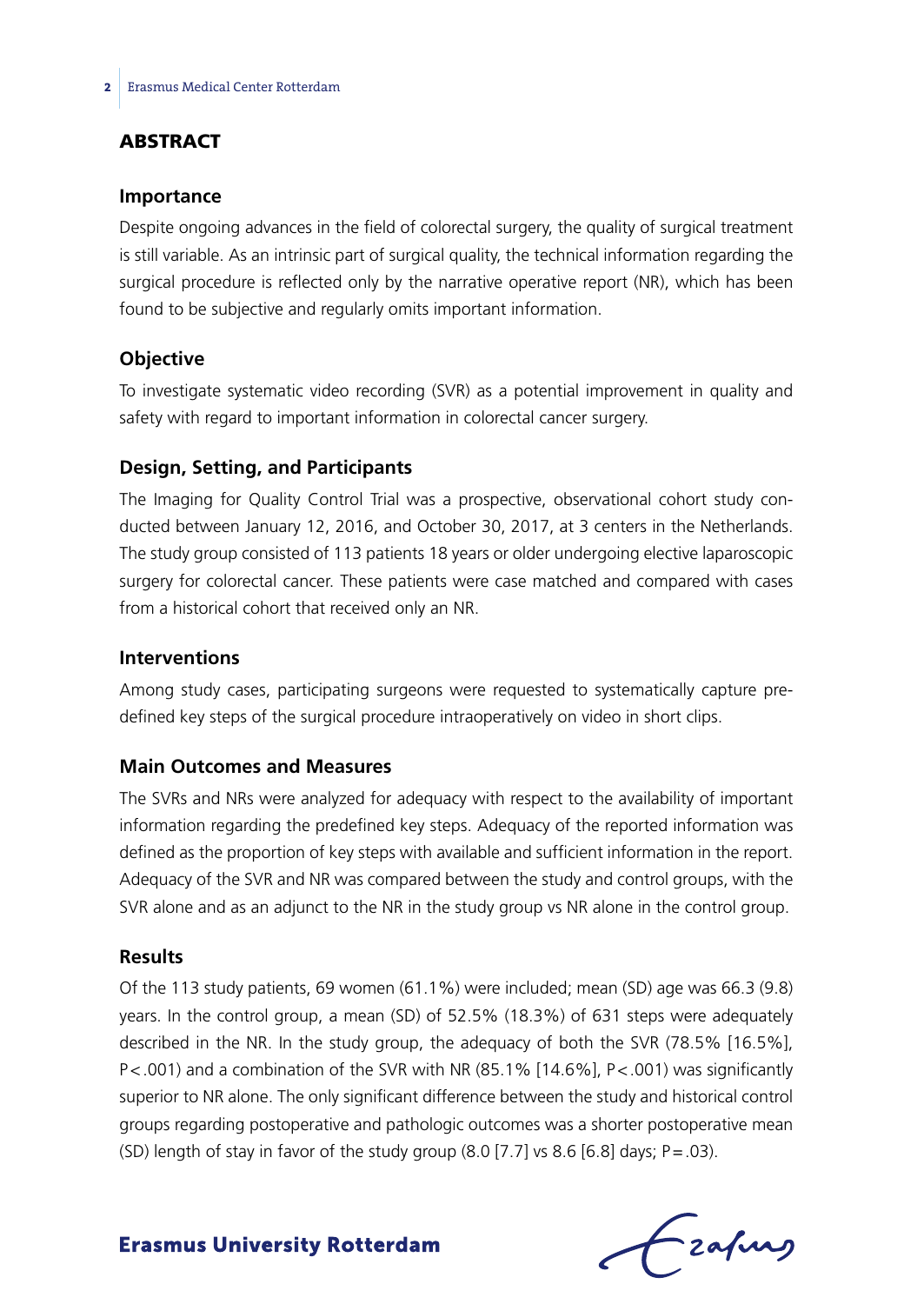# **Concusions and Relevance**

Use of SVR in laparoscopic colorectal cancer surgery as an adjunct to the NR might be superior in documenting important steps of the operation compared with NR alone, adding to the overall availability of necessary intraoperative information and contributing to quality control and objectivity.

Frafing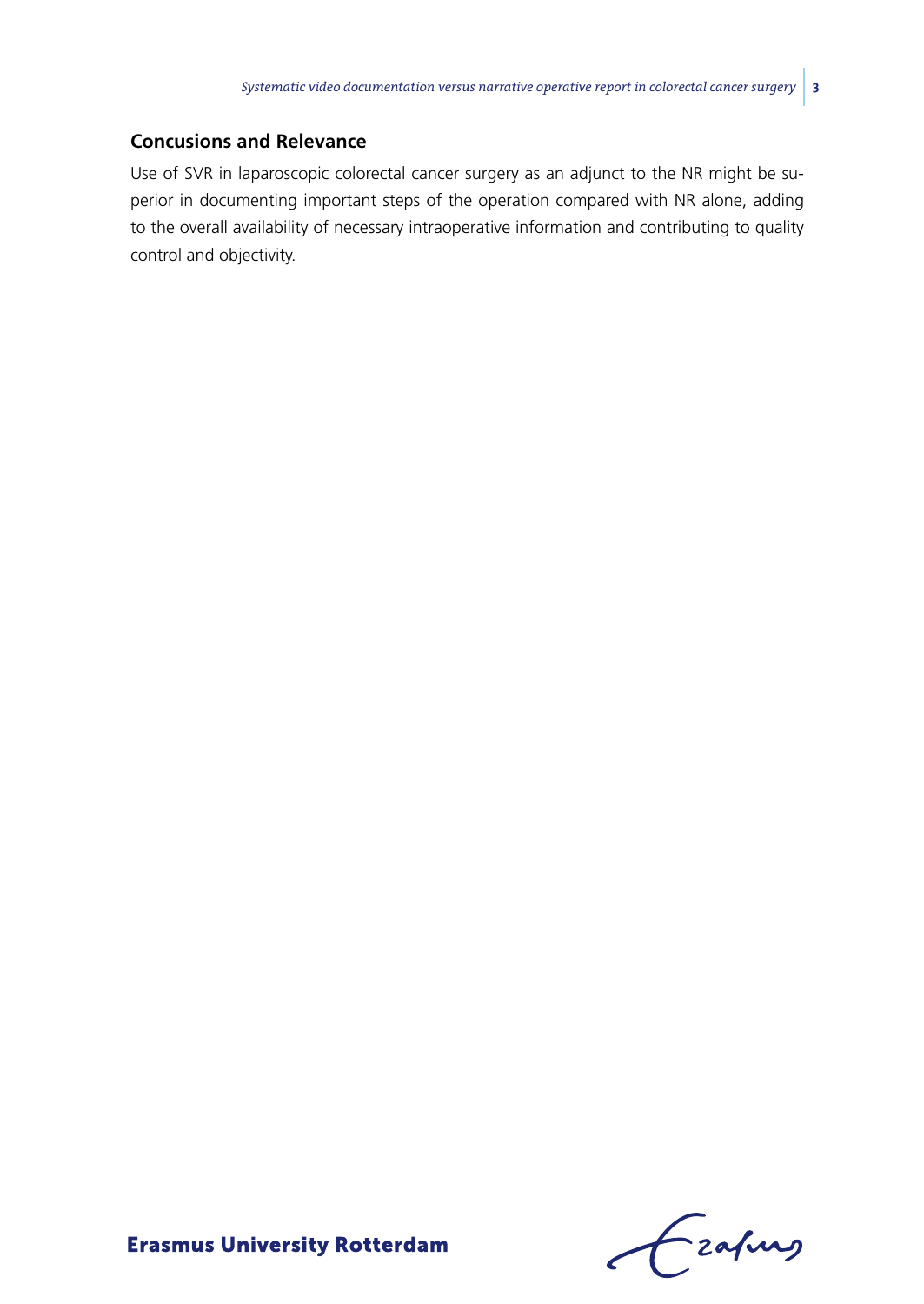# Introduction

During the past decades, colorectal cancer treatment has been subject to some of the most successful developments in modern medicine, constantly improving its quality and outcome. Laparoscopic surgery is now the standard of colorectal cancer treatment, resulting in similar oncologic outcomes and improved short-term results compared with conventional open surgery.<sup>1,2</sup> Also, 5-year survival rates of colon and rectal cancer are rising, and the incidence has been decreased owing to the establishment of preventive measures.<sup>3,4</sup> Despite these positive developments, the quality of surgical treatment, possibly the most significant factor in short- and long-term outcomes, remains variable. This variability is not only evident in postoperative mortality and morbidity, ranging from 0.5% to 6% and 15% to 25%, respectively,<sup>1,5-7</sup> but also in oncologic outcomes, with disease recurrence varying from 5% to 50% of patients and 5-year survival rates ranging from 32% to 64%.<sup>8-11</sup> The importance of quality assurance to reduce this variability is recognized and several quality improvement programs have already been established, such as the implementation of the surgical safety checklist used in the time-out procedure, effectively reducing perioperative mortality.<sup>12,13</sup> In addition, different clinical audits have been developed in the pursuit of quality improvement. These programs, however, focus on either preoperative or postoperative concerns. The essential steps during the surgical procedure are not specifically examined, and might be skipped or inadequately performed. Currently, the only source of information regarding the essential intraoperative surgical steps is represented by the narrative operative report (NR). This source is, however, subjective by definition and proved to be lacking necessary information on a regular basis.<sup>14</sup> A lack of clear description of actual intraoperative events could affect the patient's postoperative therapeutic management and delay diagnosis of complications.<sup>15,16</sup>

Using systematic video recording (SVR), it is possible to capture all important intraoperative steps in more detail and provide a source of objective information. In a pilot study, we have evaluated the use of SVR in laparoscopic colorectal cancer surgery.<sup>17</sup>

In this study we aimed to investigate SVR as a potential improvement in quality and safety with focus on the availability of important information in colorectal cancer surgery.

# **METHODS**

The Imaging for Quality Control Trial is a multicenter, prospective, observational cohort study conducted at 3 centers in the Netherlands (Havenziekenhuis–Erasmus University Medical Center, Rotterdam; Jeroen Bosch Hospital, 's-Hertogenbosch; and University Medical Center Utrecht). The medical research and ethics committee of the Erasmus University Medical Center exempted this study from the Research Involving Human Subjects Act. Institutional review boards of the participating centers provided separate approval of this study prior to

Frahing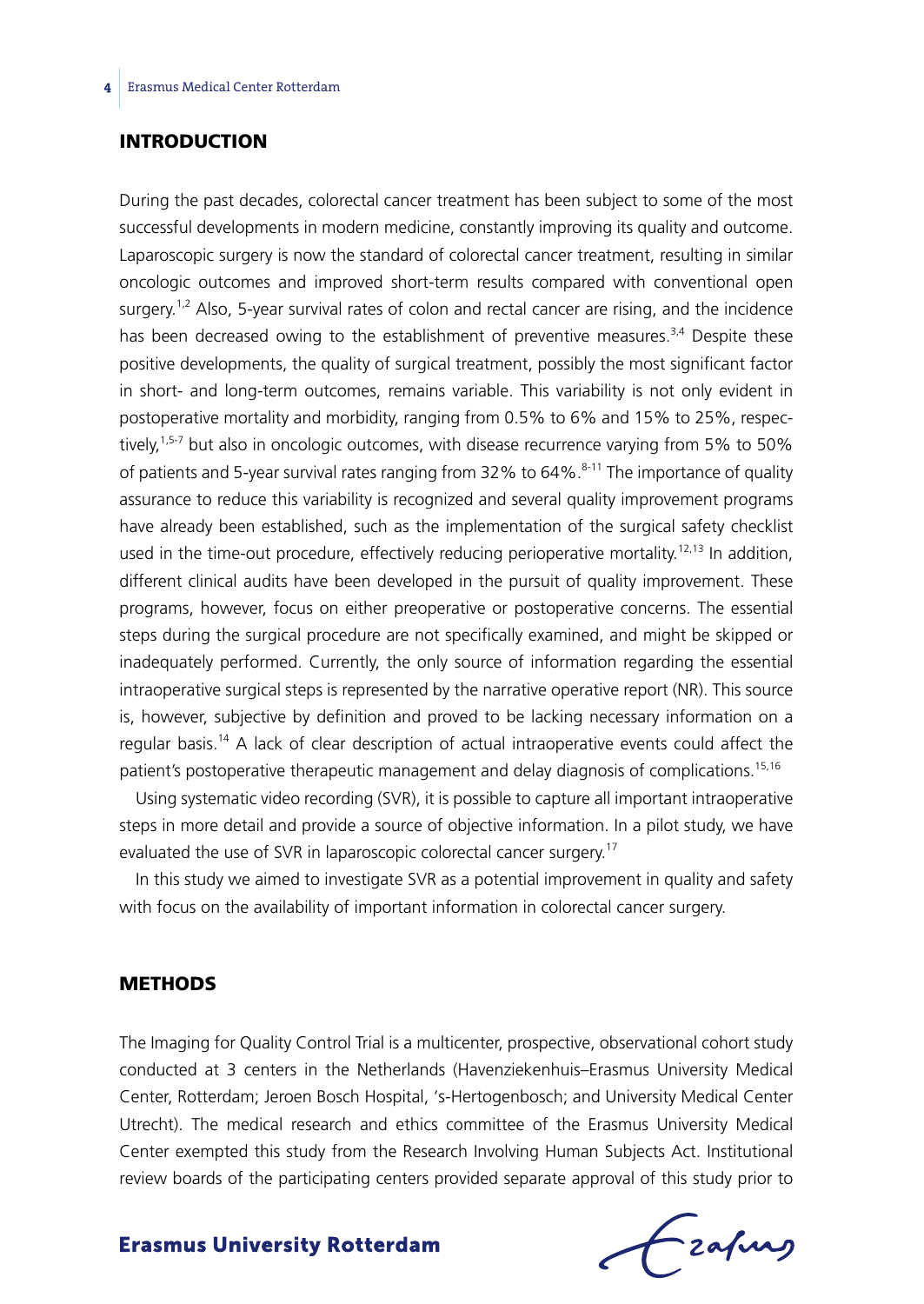local initiation. Informed consent was waived by the medical research and ethics committee. Patients provided oral consent for use of video footage.

# **Patients**

Patients 18 years or older who planned to undergo elective laparoscopic surgery for colorectal cancer were eligible for inclusion. Surgical procedures were defined as right hemicolectomy, transverse colectomy, left hemicolectomy, sigmoid colectomy, or low anterior resection or abdominoperineal resection. Patients who underwent treatment without curative intent, unresectable tumor, or absence of video data owing to technical malfunctioning of recording equipment or failure in data retrieval were excluded from the study. The study was conducted from January 12, 2016, to October 30, 2017.

### **Predefined Checklist**

Surgical checklists compiled from the key moments of the aforementioned surgical procedures were previously defined and feasibility of the process was confirmed.<sup>17</sup> These surgical checklists were subsequently transcribed into a case report form (CRF); printable versions of the study CRFs are presented in the *Appendices*). The intraoperative video clips were then recorded according to the surgical checklist under the direction of the primary surgeon and the corresponding steps were marked on the CRF after completion of the procedure. If a step was not relevant in a particular procedure, not applicable or n/a was added next to the step on the CRF.

# **Data Collection**

During each procedure, the primary surgeon was requested to capture the predefined key moments intraoperatively on video in short clips. The recordings of the different steps were initiated and ceased at the judgment of the primary surgeon. High-definition images were obtained using the available endoscopy equipment in each institution. Subsequently, the video files were retrieved and anonymized for further analysis.

Patient data regarding baseline characteristics, comorbidities, oncologic outcomes, and postoperative complications were gathered from the patients' medical records and anonymously entered into a Good Clinical Practice–compliant electronic data capture system (OpenClinica Community, version 3.12, OpenClinica LLC and collaborators, http://www. OpenClinica.com)

# **Review for Adequacy**

The video clips of the recorded procedures, as well as the corresponding NRs, were reviewed for adequacy according to the predefined key steps. Adequacy was defined as the competent depiction of a surgical step and expressed as the amount or percentage of adequate steps of the total applicable steps for each case. Requirements for adequacy of each step

Czafurg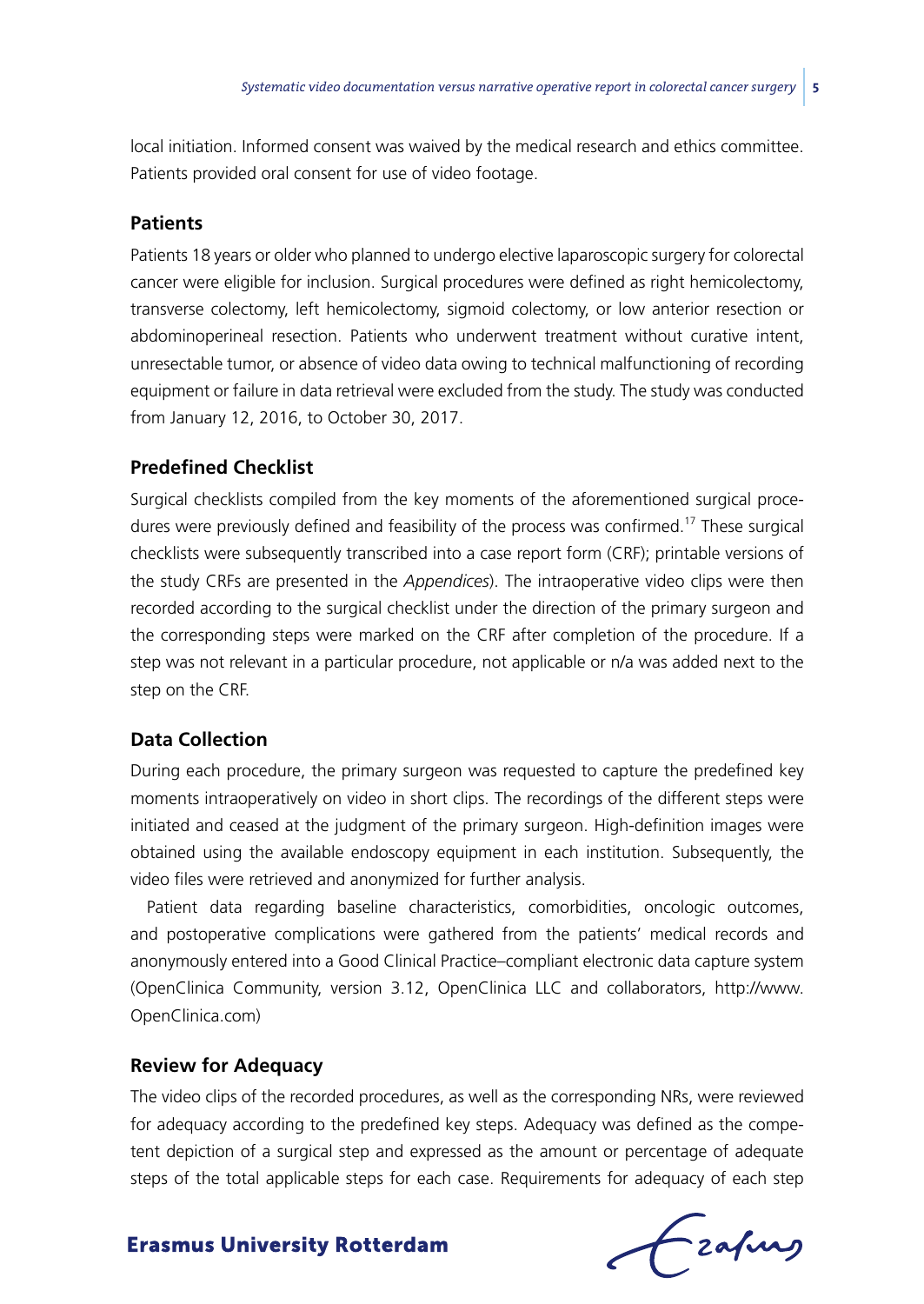were formulated for both the SVR and NR to aid in the review process (Requirements for adequacy are presented in the *Appendices*). Steps in the CRF were classified as adequate, not adequate, or not applicable. For the review of the SVR, not meeting these requirements or any absence of a recording resulted in a not adequate classification. In reviewing the NR, a step would be labeled not adequate if there was either an incomplete description or a lack of description.

### **Outcomes**

For the primary and secondary outcomes, cases from the study group were matched on an institutional level in a 1:1 ratio with cases from a historical cohort. Patients in this historical cohort had undergone surgery before the start of the study period to most accurately represent the standard situation in operative reporting by avoiding any bias related to the systematic use of the surgical checklists. Case matching was done based on the procedure performed (exact) and the American Society of Anesthesiologists score (tolerance of 1 American Society of Anesthesiologists class).

The primary outcome was the availability of essential information of the performed surgical procedure according to the predefined checklist. Accordingly, the amount of adequate information as provided by SVR of the study group and NR from both the study and control groups was obtained. To assess the added value of SVR to the current situation in which only NR is composed, 2 comparisons were made: SVR of the study group vs NR of the control group and SVR as an adjunct to NR of the study group vs NR of the control group alone.

For the secondary outcome, surgical quality was evaluated. Adverse events associated with the surgical procedure within 30 days postoperatively were analyzed. Surgical complications were graded according to the Clavien-Dindo classification.<sup>18</sup> Furthermore, surgical wound infection, intra-abdominal abscess, urinary tract infection, respiratory tract infection, cardiologic complication, neurologic complication (including delirium), postoperative ileus, postoperative bleeding, and anastomotic leakage were separately documented. In addition, the postoperative length of stay and readmissions within the first 30 postoperative days were obtained.

### **Statistical Analysis**

Categorical data are presented as numbers and percentages. Continuous data are described by mean (SD). Study cases and control cases were compared using χ2 test or Fisher exact test in case of categorical data. Continuous data were tested for normality using the Shapiro-Wilk test and, if normally distributed, analyzed using an independent-samples, 2-tailed t test. Otherwise, the Mann-Whitney test was conducted. In comparing the adequacy of reporting between the different modalities within the study group, a paired-samples t test or Wilcoxon signed rank test was used, depending on normality. A P value <.05 was considered statistically significant.

Frafing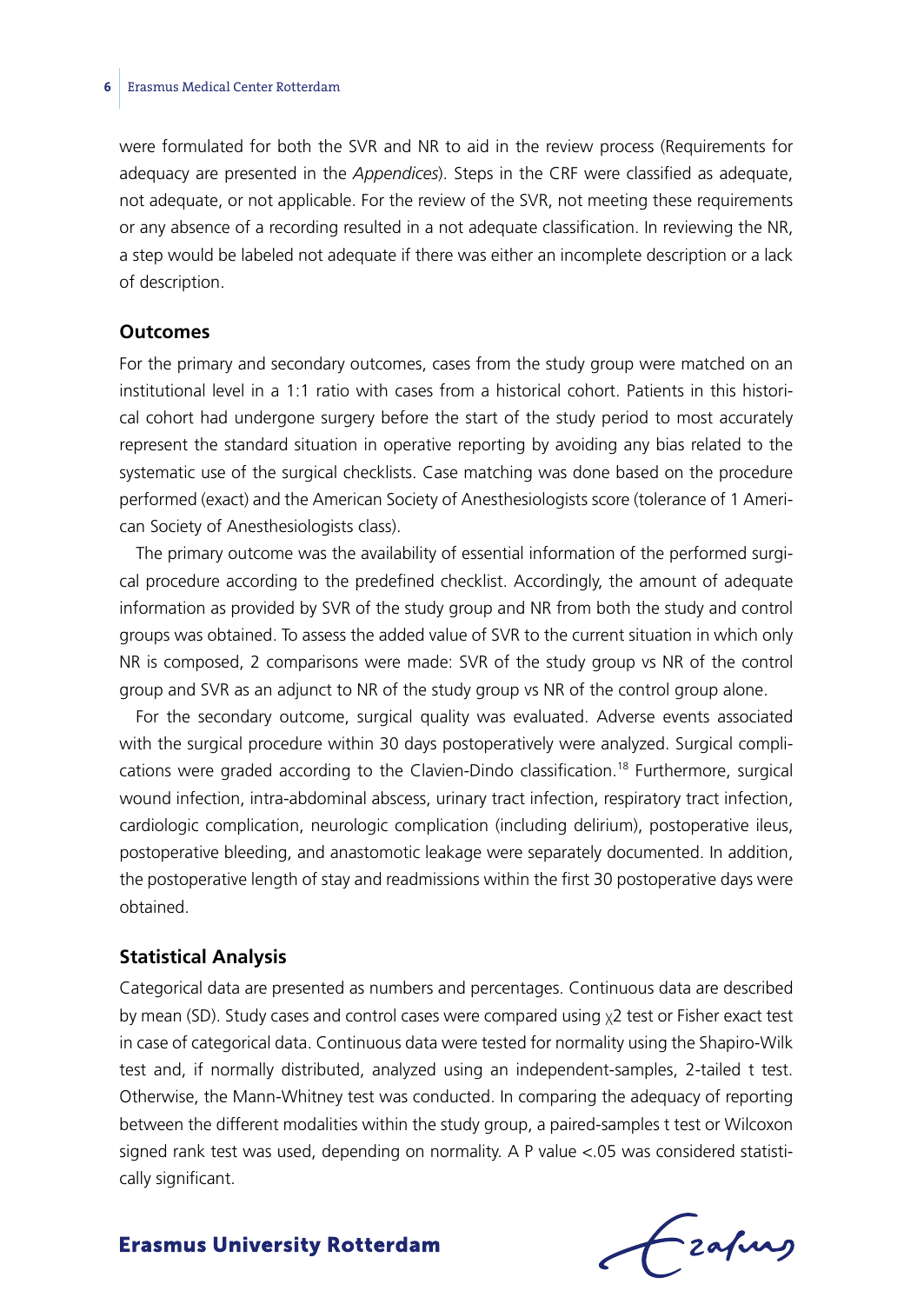Based on pilot data, $17$  the expected percentage of total adequate steps for NR was approximated at 50%. This percentage was expected to rise to approximately 80% by the addition of SVR. We anticipated minimal improvement in reporting adequacy of 15 percentage points between the study and control groups ( $\delta$ =0.15). With  $\alpha$ =.05 and  $\beta$ =.20, the calculated sample size resulted in 113 cases for both the study and control groups. In the pilot study, 5 of 20 cases were excluded from further analysis. To account for this loss of data, 142 patients were intended to be included in this trial. Data were analyzed with IBM SPSS Statistics for Windows, version 21.0 (IBM Corp) and Microsoft Excel (Microsoft Corp).

# Results

### **Study Population**

Between January 12, 2016, and October 30, 2017, a total of 141 patients meeting inclusion criteria underwent operations in participating centers and were included in this study. Subsequently, 28 patients were excluded from the analysis: 25 owing to technical malfunctioning of the recording equipment or problems in data storage, 2 because of the absence of curative intent, and 1 because of an unresectable tumor. Hence, 113 patients (69 women [61.1%]) were included for further analysis. Mean (SD) age was 66.3 (9.8) years. The control group was assembled from an equal number of case-matched patients from each institution who underwent an operation between February 2013 and December 2016. Patient and surgery characteristics of study and control cases are presented in Table 1 and Table 2. In the study group, 17 primary surgeons conducted the procedures, with a mean number of 7 cases (range, 1-38). For the control group, 15 primary surgeons were identified, with a mean number of 8 cases (range, 1-28).

# **Quantitative Technical Data**

In the study group, a total of 59 hours 3 minutes of footage was recorded. The mean (SD) duration of 1 case recording was 31 (46) minutes. The total number of digital storage space occupied was 107 029 megabytes, with a mean (SD) size per case of 964 (1119) megabytes per case.

### **Primary Outcome**

The number of adequate steps for the control and study groups is depicted in Table 3. Among the control cases overall, NR reflected the key moments adequately in mean (SD) 52.5% (18.3%) of procedure steps (631 of 1206). The adequacy of NR in the study group did not significantly improve after implementation of SVR, with an adequacy of 58.3% (19.9%)  $(P = .07)$ . In the control group, the percentage of adequate steps for NR were as follows: introduction of trocars under vision, 42.2%; exploration, 62.9%; vascular control, 67.3%;

Frafing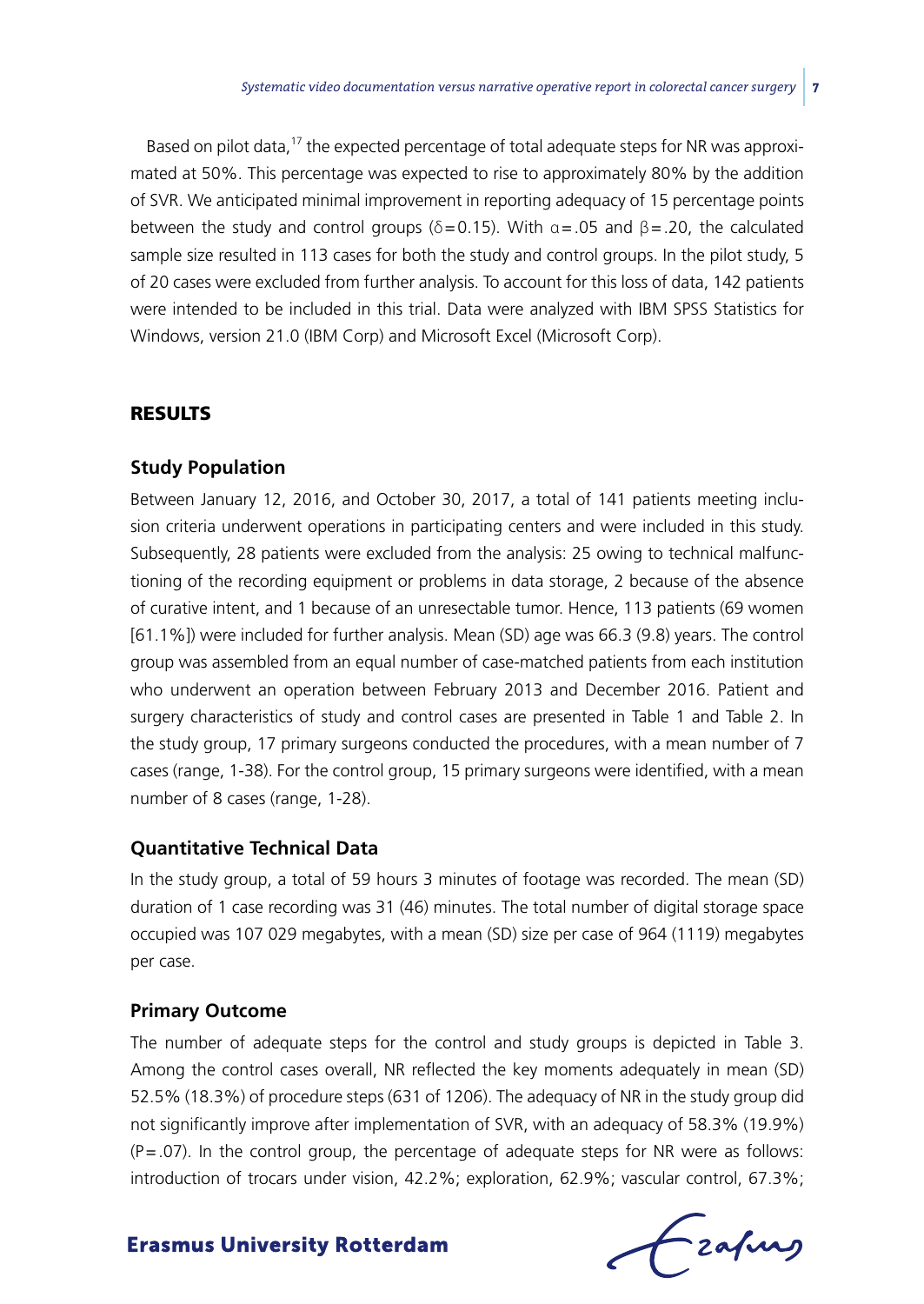#### **8** Erasmus Medical Center Rotterdam

#### **Table 1.** Patient characteristics

|                                       | No. (%)                         |                |              |                               |                |  |
|---------------------------------------|---------------------------------|----------------|--------------|-------------------------------|----------------|--|
| Characteristic                        | <b>Study Cases</b><br>$(n=113)$ |                |              | Historic control<br>$(n=113)$ |                |  |
| Age, mean (SD), y                     | 66.30 (9.8)                     |                |              | 67.80 (10.1)                  | p value<br>.29 |  |
| Women                                 | 35                              | (40.2)         |              | 34 (39.1)                     | .88            |  |
| Height, mean (SD), cm                 | 173.4                           | (10.0)         | 172.1        | (9.7)                         | .32            |  |
| Weight, mean (SD), kg                 |                                 | 77.6 (14.8)    |              | 79.2 (15.2)                   | .48            |  |
| BMI, mean (SD)                        |                                 | $25.8$ $(4.0)$ |              | $26.8$ $(4.5)$                | .14            |  |
| ASA class                             |                                 |                |              |                               | .78            |  |
| ASA I                                 | 11                              | (12.6)         |              | 12 (13.8)                     |                |  |
| ASA II                                |                                 | 50 (57.5)      | 49           | (56.3)                        |                |  |
| ASA III                               | 24                              | (27.6)         | 23           | (26.4)                        |                |  |
| ASA IV                                |                                 | 2(2.3)         | $\mathbf{1}$ | (1.1)                         |                |  |
| Missing                               |                                 | 2(2.3)         | 0            |                               |                |  |
| Charlston Comorbidity Index           |                                 |                |              |                               | .72            |  |
| None (0)                              |                                 | 35 (40.2)      | 41           | (47.7)                        |                |  |
| Low (1-2)                             | 42                              | (48.3)         | 35           | (40.7)                        |                |  |
| Moderate (3-4)                        |                                 | 7(8.0)         | 6            | (7.0)                         |                |  |
| High $(≥5)$                           |                                 | 3(3.4)         |              | 4(4.7)                        |                |  |
| Diabetes Mellitus                     |                                 | 18 (15.9)      |              | 16 (14.2)                     | .85            |  |
| Hypertension                          |                                 | 48 (42.5)      |              | 52 (46.0)                     | .69            |  |
| History of                            |                                 |                |              |                               |                |  |
| Cardiac disease                       | 22                              | (19.5)         |              | 31(27.4)                      | .21            |  |
| Pulmonary disease                     | 24                              | (21.2)         | 17           | (15.0)                        | .30            |  |
| Renal disease                         | 9                               | (8.0)          | 8            | (7.1)                         | 1.00           |  |
| Prior abdominal and/or pelvic surgery |                                 | 28 (24.8)      | 37           | (32.7)                        | .24            |  |
| Metastasic disease                    |                                 | 4(3.5)         |              | 5(4.4)                        | .90            |  |

*ASA* American Society of Anesthesiologists, *BMI* Body Mass Index (calculated as weight in kilograms divided by height in meters squared)

mobilization and resection, 35.1%; creation of anastomosis, 49.2%; and closure, 57.9%. For the study group, surgeons recorded a mean of 85.5% (16.0%) of the relevant key moments during surgery. After review, these recorded key moments were considered adequate in 78.5% (16.5%) of the cases, significantly higher than the NR of both control and study groups (52.5% [18.3%], P<.001 and 58.3% [19.9%], P<.001, respectively). In the study group, the percentage of adequate steps for SVR and SVR combined with NR, respectively, were as follows: introduction of trocars under vision, 84.5% and 85.5%; exploration, 79.4% and 88.5%; vascular control, 74.8% and 83.7%; mobilization and resection, 79.7% and 84.2%; creation of anastomosis, 76.1% and 83.0%; and closure, 79.0% and 85.7%. With these findings, the adequacy of the reviewed SVR was significantly higher than that of NR

frafing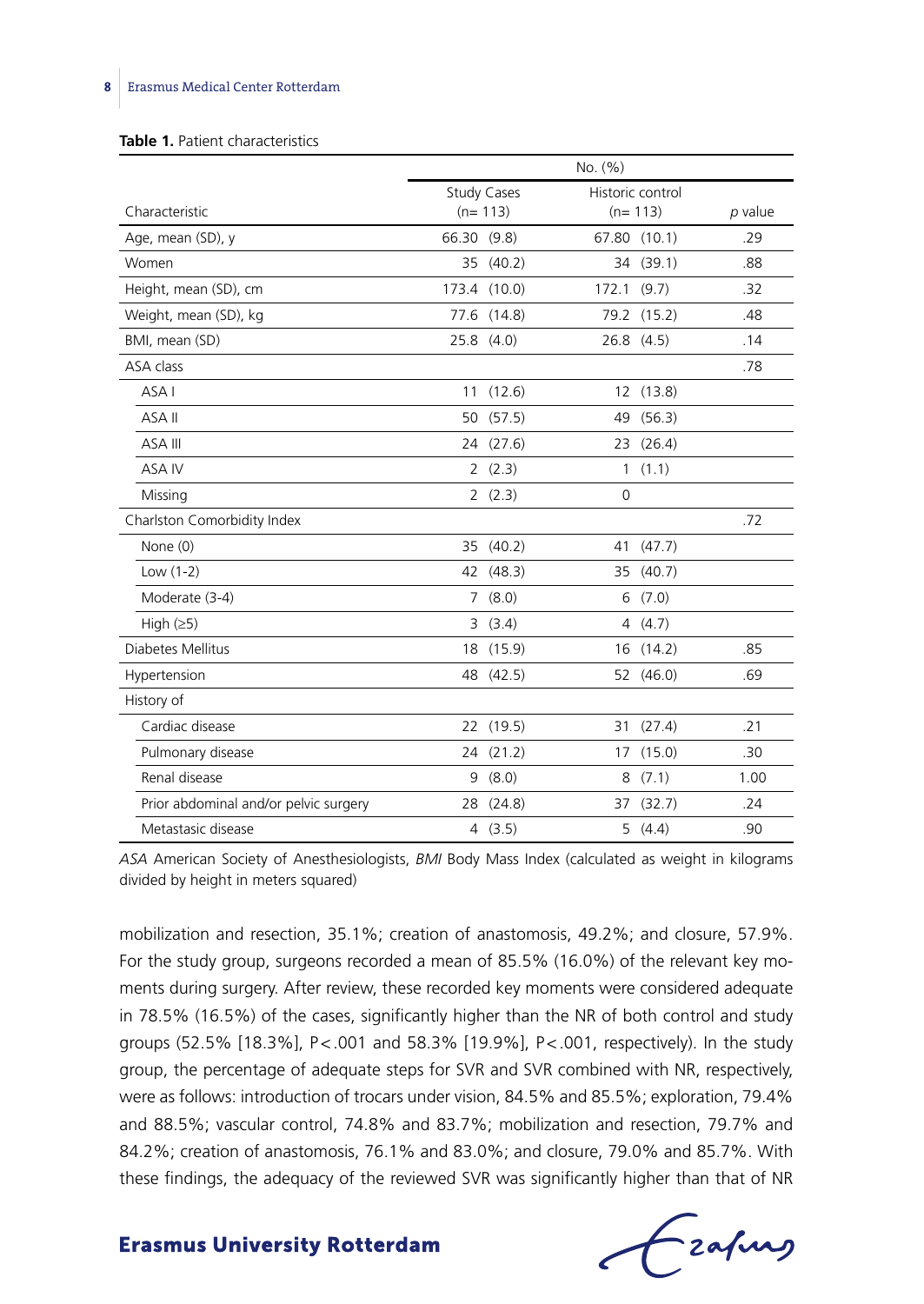| Characteristic                   |              | <b>Study Cases</b><br>$(n=113)$ |    | Historic control<br>$(n=113)$ | p value |
|----------------------------------|--------------|---------------------------------|----|-------------------------------|---------|
| Type of laparoscopic surgery     |              |                                 |    |                               |         |
| Right hemicolectomy              |              | 40 (35.4)                       | 40 | (35.4)                        |         |
| Transverse colectomy             | $\mathbf{1}$ | (0.9)                           | 1  | (0.9)                         |         |
| Left hemicolectomy               |              | 11(9.7)                         | 11 | (9.7)                         | > 99    |
| Sigmoidectomy                    |              | 28 (24.8)                       | 28 | (24.8)                        |         |
| LAR / APR                        |              | 33 (29.2)                       |    | 33 (29.2)                     |         |
| Surgery duration, mean (SD), min |              | 147 (62.7)                      |    | 146 (62.4)                    | .95     |
| Operator function                |              |                                 |    |                               | .004    |
| Surgeon                          |              | 85 (75.2)                       | 79 | (69.9)                        | .46     |
| Fellow                           |              | 17 (15.0)                       |    | 32 (28.3)                     | .02     |
| Resident                         |              | 11(9.7)                         |    | 2(1.8)                        | .02     |
| Stoma                            |              | 21(20.0)                        |    | 26 (23.0)                     | .51     |
| Stoma type                       |              |                                 |    |                               |         |
| Loop ileostomy                   | 12           | (57.1)                          | 15 | (57.7)                        |         |
| End colostomy                    | 8            | (38.1)                          | 10 | (38.5)                        | < .99   |
| Other                            | $\mathbf{1}$ | (4.8)                           | 1  | (3.8)                         |         |
| Anastomosis type                 |              |                                 |    |                               |         |
| Side-to-side                     |              | 59 (56.7)                       | 46 | (43.4)                        |         |
| Side-to-end                      |              | 30 (28.8)                       |    | 36 (34.0)                     |         |
| End-to-side                      | $\Omega$     |                                 | 3  | (2.8)                         | .19     |
| End-to-end                       | $7^{\circ}$  | (6.7)                           | 10 | (9.4)                         |         |
| None                             | 8            | (7.7)                           | 11 | (10.4)                        |         |
| Missing                          | 9            | (8.0)                           |    | 7(6.2)                        |         |

#### **Table 2.** Surgery characteristics

LAR Low Anterior Resection, APR Abdominoperineal Resection

of both study and control cases (58.3% [19.9%] and 52.5% [18.3%], respectively; both P<.001 with Wilcoxon signed-rank test).

When SVR was combined with NR, a mean percentage of adequate steps of 85.1% (14.6%) was achieved, which was a significant increase from both the NR and the reviewed SVR (P<.001 for both). Figure 1 delineates the reporting adequacy for each of the key moments per documentation method.

A total of 1213 applicable steps among the procedures of the study group could be documented on SVR or NR. Overall, 97 steps (8.0%) were checked on the CRF as having been recorded, yet they were not adequately perceived. Furthermore, 80 steps (6.6%) were described on the NR but were not observed on SVR. A total of 322 steps (26.5%) were adequately seen on the SVR, but were inadequately described on the NR. This disparity

Frafing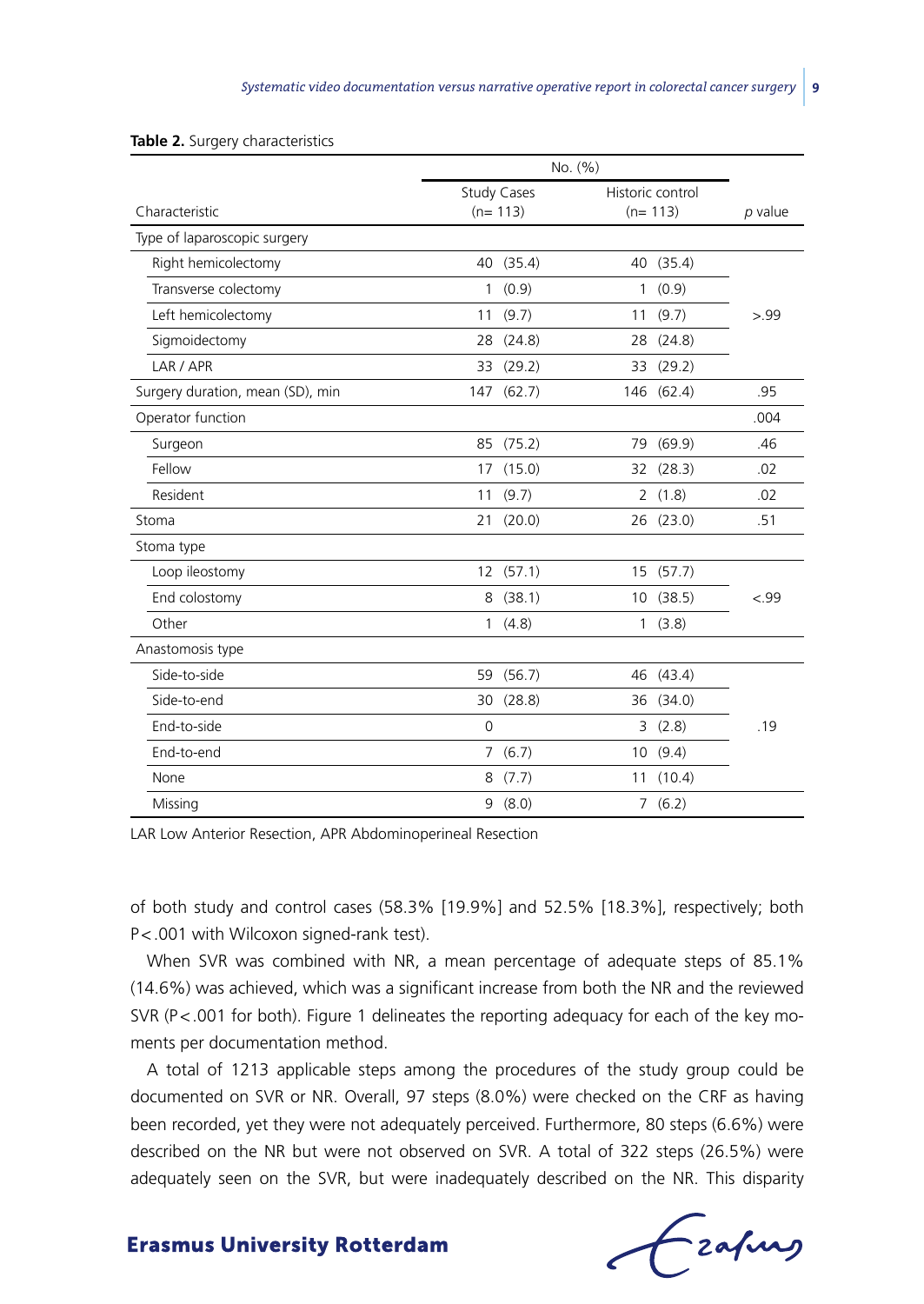#### **Table 3.** Number of Adequate Steps

|                                                 | No. Adequate steps/No. Total steps (%) |  |                    |  |                                                  |               |                                           |         |
|-------------------------------------------------|----------------------------------------|--|--------------------|--|--------------------------------------------------|---------------|-------------------------------------------|---------|
|                                                 | Historic control.<br>NR.               |  | <b>Study Cases</b> |  |                                                  |               |                                           |         |
| Procedure steps                                 |                                        |  | <b>SVR</b>         |  | SVR and NR                                       |               | p value <sup>a</sup> p value <sup>b</sup> |         |
| Step 1. Introduction of trocars under<br>vision | 46/109                                 |  | $(42.2)$ 93/110    |  | (84.5) 94/110                                    |               | (85.5) < .001                             | < 0.001 |
| Step 2. Exploration                             | 205/326                                |  | $(62.9)$ 255/321   |  | (79.4) 284/321                                   |               | (88.5) < .001                             | < .001  |
| Step 3. Vascular control                        | 103/153                                |  | $(67.3)$ 110/147   |  | $(74.8)$ 123/147                                 | $(83.7)$ .69  |                                           | .045    |
| Step 4. Mobilization and resection              | 91/259                                 |  | (35.1) 212/266     |  | $(79.7)$ 224/266                                 |               | (84.2) < .001                             | < .001  |
| Step 5. Creation of Anastomosis                 | 124/252                                |  | (49.2) 201/264     |  | $(76.1)$ 219/264                                 |               | (83.0) < .001                             | < 0.001 |
| Step 6. Closure                                 | 62/107                                 |  | $(57.9)$ 83/105    |  | (79.0) 90/105                                    | $(85.7)$ .009 |                                           | < 0.001 |
| Total                                           | 631/1206                               |  |                    |  | $(52.3)$ 954/1213 (78.6) 1034/1213 (85.2) < .001 |               |                                           | < 0.001 |

*NR* narrative operative report; *SVR* systematic video recording

<sup>a</sup> Control group; NR vs study group SVR

b Control group; NR vs study group NR with SVR

**Table 4.** Discrepancies between video recordings, video review and narrative operative report within 113 study group cases

| Procedure steps of study cases (n=113) Total steps |      | Recorded but<br>not seen <sup>a</sup> | Described but<br>not seen <sup>b</sup> | Seen but<br>not described <sup>c</sup> |  |
|----------------------------------------------------|------|---------------------------------------|----------------------------------------|----------------------------------------|--|
| Step 1 - Introduction of trocars                   | 110  | 8(7.3)                                | (0.9)                                  | 45 (40.9)                              |  |
| Step 2 - Exploration                               | 321  | 37 (11.5)                             | 29(9.0)                                | 65 (20.2)                              |  |
| Step 3 - Vascular control                          | 147  | (6.8)<br>10                           | (8.8)<br>13                            | 20 (13.6)                              |  |
| Step 4 - Mobilization and resection                | 266  | 14 (5.3)                              | 12(4.5)                                | (38.7)<br>103                          |  |
| Step 5 - Anastomosis                               | 264  | (6.4)<br>17                           | 18 (6.8)                               | (26.9)<br>71                           |  |
| Step 6 - Closure                                   | 105  | (10.5)<br>11                          | (6.7)                                  | 18 (17.1)                              |  |
| Total steps                                        | 1213 | (8.0)<br>97                           | (6.6)<br>80                            | 322 (26.5)                             |  |

Data are presented as *N* (%) of adequate steps.

<sup>a</sup> Steps stated to have been recorded by primary surgeon, but not seen upon video review.

**b** Steps adequately described in the narrative operative report, but not adequately seen upon video review.

<sup>c</sup> Steps adequately seen upon video review, but not adequately described in the narrative operative report

predominantly comprised the steps regarding introduction of trocars and mobilization and resection (40.9% and 38.7%, respectively). The full list of discrepancies can be found in Table 4.

### **Secondary Outcome**

Postoperative outcomes and pathologic outcomes are summarized in Table 5 and Table 6. Aside from a significant difference regarding the postoperative length of stay in favor of the study group (8.0 [7.7] vs 8.6 [6.8] days; P=.03), no significant differences were found

frafing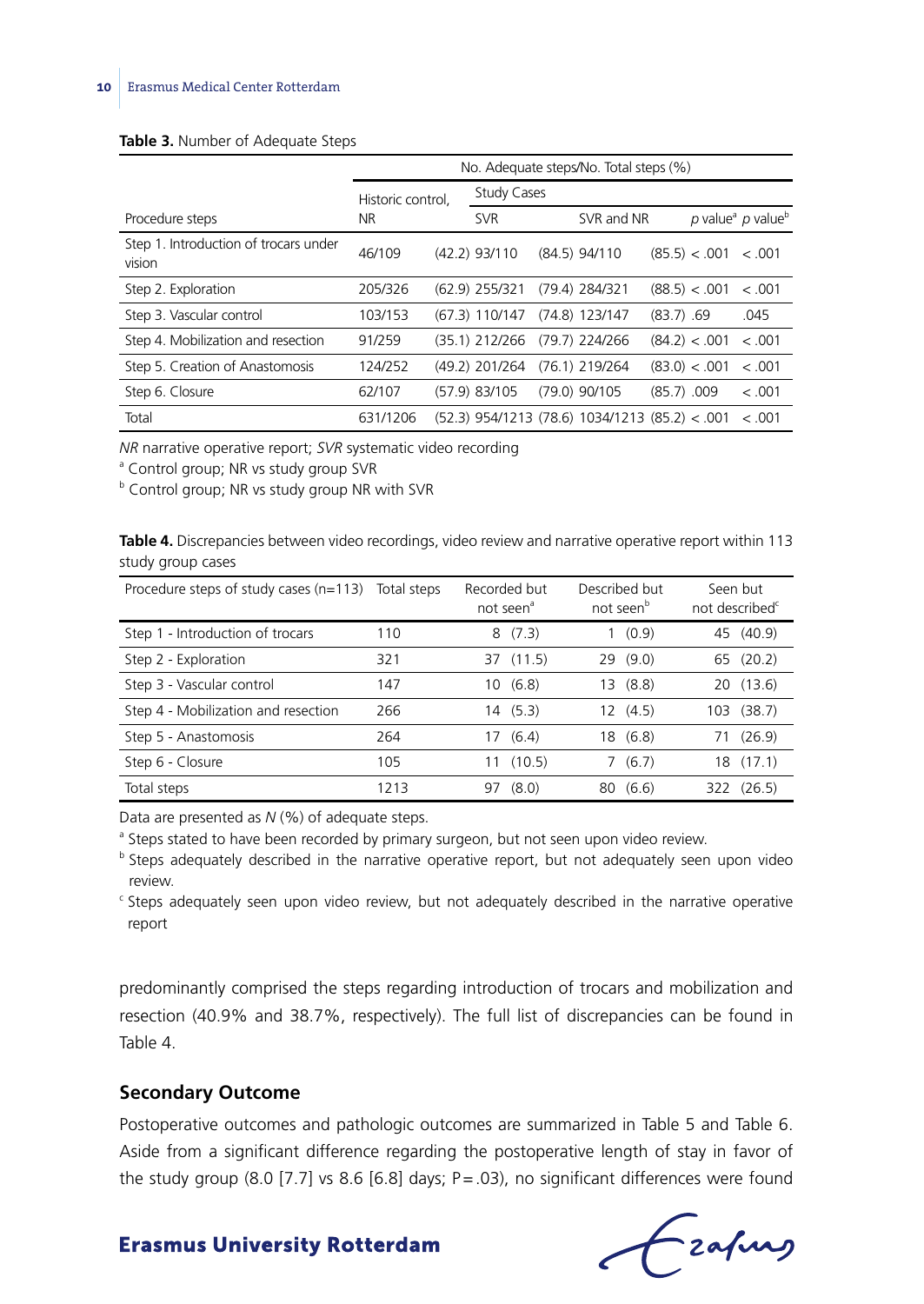

Figure 1. Reporting adequacy per documentation method among study cases Adequacy is defined as the percentage of adequate steps per total number of applicable steps Step 1: Introduction of trocars under vision Step 2: Exploration

- 
- Step 3: Vascular control
- Step 4: Mobilization and resection
- Step 5: Creation of Anastomosis
- Step 6: Closure

between the study and historical control groups regarding postoperative and pathologic outcomes.

### **DISCUSSION**

Ever since George Berci, as early as 1962, created the foundation for video-assisted endoscopic surgery, technological advancements have made it increasingly practical for health

Frafing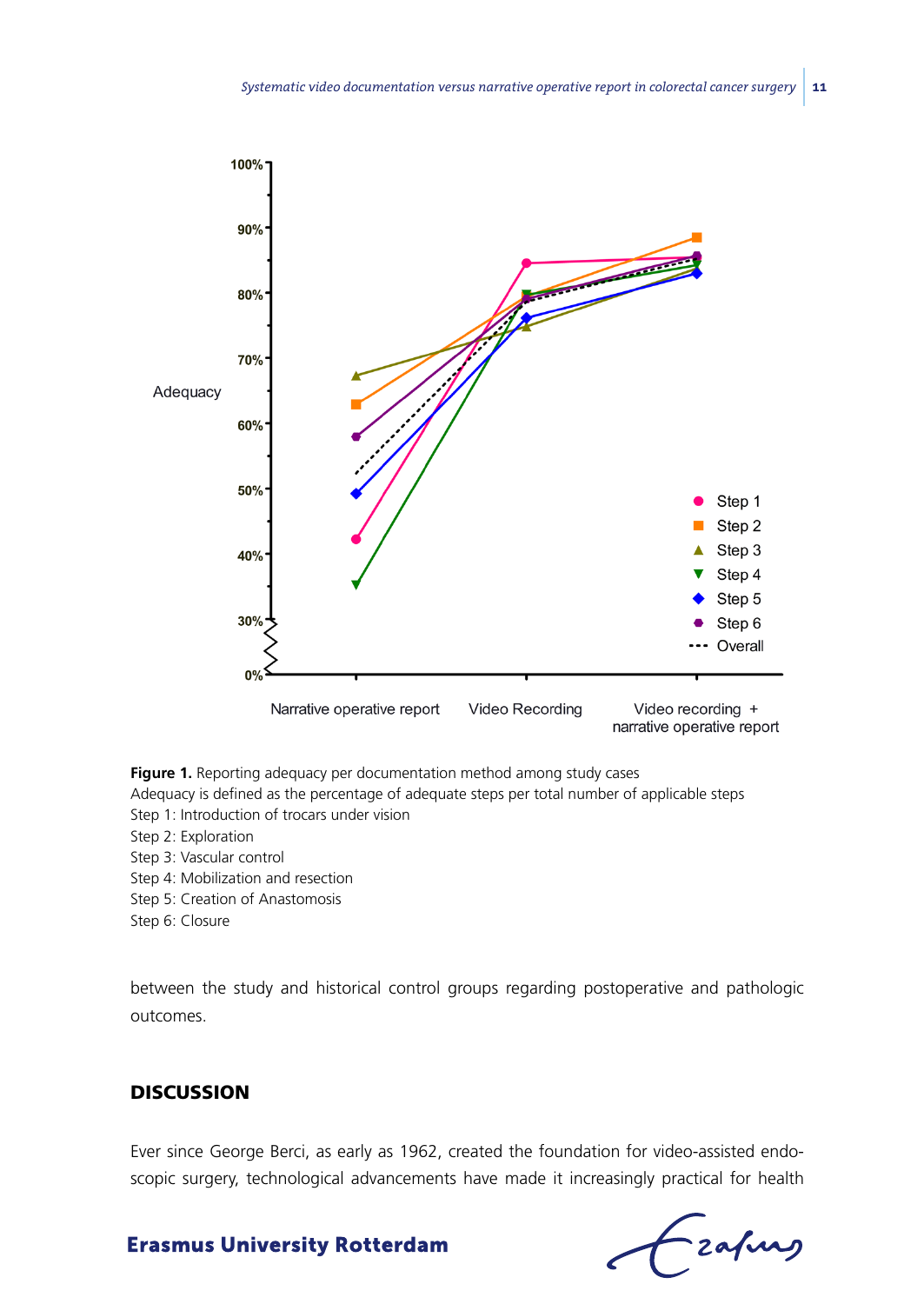### **Table 5.** Postoperative outcomes

|                                          |              | <b>Study Cases</b> | Historic control |           |         |
|------------------------------------------|--------------|--------------------|------------------|-----------|---------|
| Outcome                                  |              | $(n=113)$          |                  | $(n=113)$ | p value |
| Postoperative complication <sup>a</sup>  |              | 49 (43.4)          |                  | 45 (39.8) | .69     |
| Clavien-Dindo <sup>a</sup>               |              |                    |                  |           | .20     |
| T                                        | 11           | (22.4)             |                  | 8(17.8)   |         |
| $\mathbb{I}$                             |              | 26 (53.1)          |                  | 24 (53.3) |         |
| $\mathbf{III}$                           | 8            | (16.3)             |                  | 8(17.8)   |         |
| IV                                       | $\mathbf{1}$ | (2.0)              |                  | 5(11.1)   |         |
| $\vee$                                   |              | 3(6.1)             | 0                |           |         |
| Surgical wound infection                 | 9            | (8.0)              | 6                | (5.3)     | .60     |
| Intra-abdominal abscess                  | 8            | (7.1)              |                  | 3(2.7)    | .22     |
| Urinary tract infection                  |              | 6(5.3)             |                  | 6(5.3)    | > 0.99  |
| Respiratory tract infection              | 9            | (8.0)              |                  | 8(7.1)    | > 99    |
| Cardiological complication               |              | 4(3.5)             |                  | 3(2.7)    | > 0.99  |
| Neurological complication                |              | 4(3.5)             |                  | 9(8.0)    | .25     |
| Thrombotic complication <sup>b</sup>     |              | 2(1.8)             | $\mathbf 0$      |           | .50     |
| Prolonged Postoperative Ileus            | 23           | (20.4)             |                  | 14 (12.4) | .15     |
| Postoperative bleeding                   | $\mathbf{1}$ | (0.9)              |                  | 2(1.8)    | > 99    |
| Anastomotic leakage                      |              | 2(1.8)             |                  | 6(5.3)    | .28     |
| Hospital admission, median (IQR), d      |              | $8.0$ $(7.7)$      |                  | 8.6(6.8)  | .03     |
| Readmittance $\leq$ 30 d postoperatively | 9            | (8.1)              |                  | 4(3.5)    | .16     |

*IQR* Interquartile range.

<sup>a</sup> Grading according to Clavien-Dindo classification

**b** Deep venous thrombosis or Pulmonary embolism

care professionals to display and record multimedia of intraoperative surgical events.<sup>19,20</sup> These events are known to significantly affect surgical quality, and inadequate reporting has previously been linked to several unfavorable effects on postoperative care.<sup>15,16</sup> Despite its ever-growing availability, and taking into consideration that the current method of documenting surgical care is substandard in most cases, use of video documentation in the surgical setting is still limited. To our knowledge, this trial, along with the preceding pilot study, has been the first to prospectively investigate the benefits of SVR relevant to quality and safety in colorectal cancer surgery.

In this study, we demonstrated a significant increase in reporting quality regarding the intraoperative key moments of laparoscopic colorectal oncologic surgery by using intraoperative SVR. Only 52.5% of the steps reported in NR were adequately described. This finding is consistent with our pilot study and earlier published findings in surgery.<sup>17,21-24</sup> The steps that were most adequately described in NR were vascular control (67.3%), followed by explora-

frafing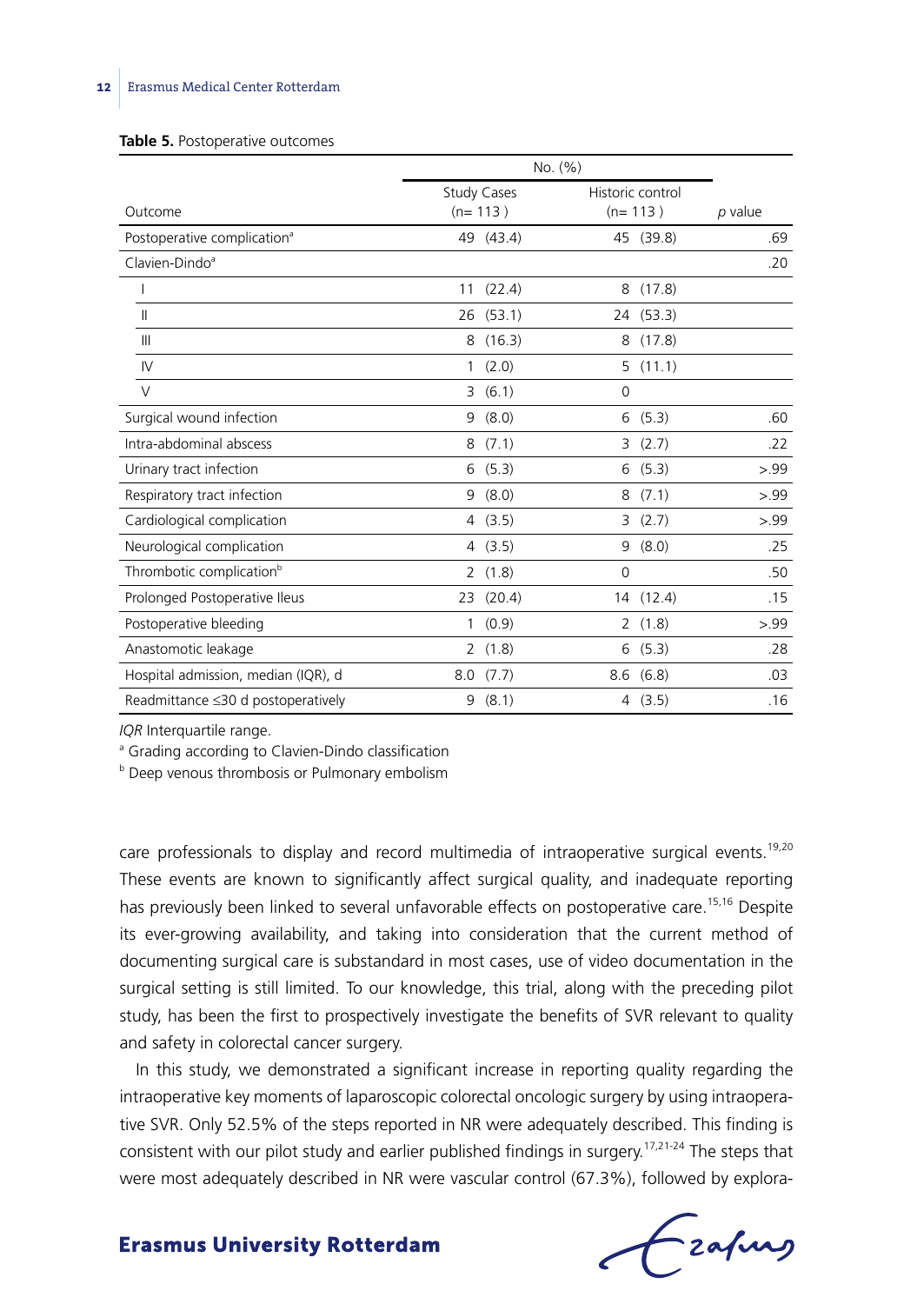|                                               | <b>Study Cases</b> |               | Historic control |                |         |
|-----------------------------------------------|--------------------|---------------|------------------|----------------|---------|
| Outcome                                       | $(n=113)$          |               | $(n=113)$        |                | p value |
| Tumor type                                    |                    |               |                  |                |         |
| Benign                                        |                    | 2(1.8)        |                  | 1(0.9)         |         |
| Pre-malignant                                 |                    | 2(1.8)        |                  | 2(1.8)         | .85     |
| Malignant                                     |                    | 108 (96.4)    |                  | 109 (97.3)     |         |
| Resection margin, mm                          |                    |               |                  |                |         |
| $<$ 5                                         |                    | 7(7.1)        |                  | 9(9.6)         |         |
| $6 - 9$                                       | 3                  | (3.0)         |                  | 4(4.3)         | .73     |
| $\geq 10$                                     | 89                 | (89.9)        | 81               | (86.2)         |         |
| Tumor size, median (IQR), cm                  | 3.7                | (1.9)         | 3.5              | (1.9)          | .59     |
| Total lymph node yield, median (IQR), No.     | 17.7               | (10.1)        |                  | $16.8$ $(7.4)$ | .94     |
| Tumor-positive lymph nodes, median (IQR), No. |                    | $0.9$ $(2.2)$ |                  | $1.0$ $(2.0)$  | .28     |
| pT-category <sup>a</sup>                      |                    |               |                  |                |         |
| pT0                                           |                    | 3(2.8)        |                  | 2(1.9)         |         |
| pT1                                           | 16                 | (14.7)        | 24               | (13.0)         |         |
| pT <sub>2</sub>                               | 30                 | (27.5)        | 29               | (26.9)         | .87     |
| pT3                                           | 53                 | (48.6)        | 52               | (48.1)         |         |
| pT4                                           |                    | 7(6.4)        |                  | 11(10.2)       |         |
| pN-category <sup>b</sup>                      |                    |               |                  |                |         |
| pN0                                           | 80                 | (72.7)        | 74               | (66.7)         |         |
| pN1                                           | 23                 | (20.9)        | 25               | (22.5)         | .44     |
| pN <sub>2</sub>                               |                    | 7(6.4)        |                  | 12 (10.8)      |         |

#### **Table 6.** Pathologic outcomes

*IQR* Interquartile range; *pN* pathologic evaluation of regional lymph nodes; *pT* pathologic evaluation of primary tumor

a For pT categories, T0 indicates no evidence of primary tumor; T1, tumor invades submucosa; T2, tumor invades muscularis propria; T3, tumor invades through the muscularis propria into pericolorectal tissues; and T4, tumor penetrates to the surface of the visceral peritoneum or directly invades or is adherent to other organs or structures

b For pN categories, N0 indicates no regional lymph node metastasis; N1, metastasis in 1 to 3 regional lymph nodes; and N2, metastasis in 4 or more regional lymph nodes.

tion (62.9%). The least adequately reported step was mobilization and resection (35.1%). This step included the substeps regarding the description of the resection specimen and the identification of the left ureter in left-sided resections. A possible explanation of why this step is only adequately reported in one-third of the cases might be owing to the custom to not include a remark regarding the quality of the resection specimen in NR. This suggestion is supported by the fact that 38.7% of the steps regarding the mobilization and resection is seen on SVR, yet not adequately described on NR within the study group. Almost all NRs included the statement, "resection specimen sent to pathology," or similar phrasing. Undeniably an

Czafurz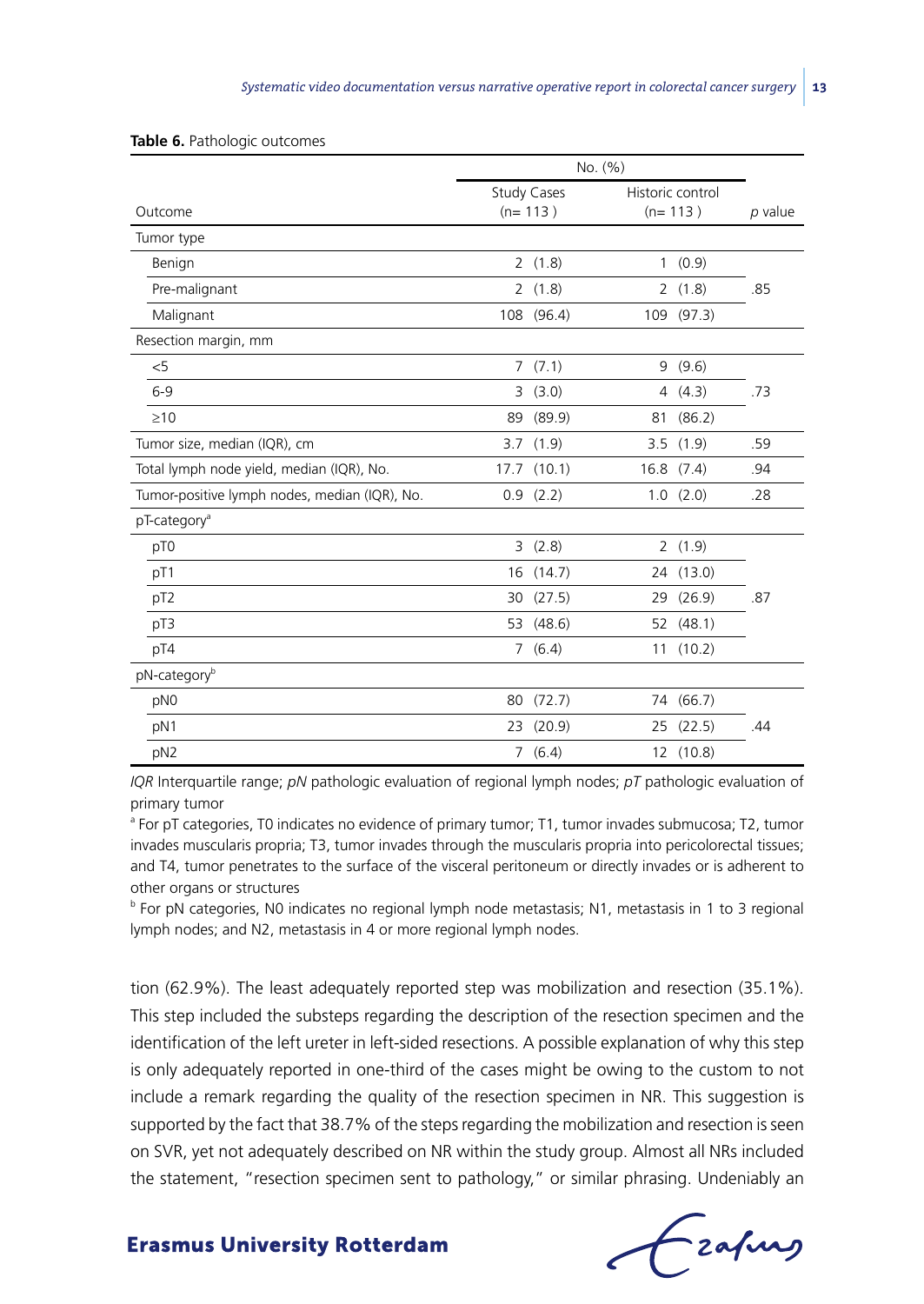important step, the addition of this sole phrase to NR is nugatory, as the only information it provides regarding the resection specimen is that it has been sent for pathologic evaluation. Whether the specimen has been investigated before hand-off is unknown. It is necessary to inspect the surgical specimen after resection, determining whether the tumor has been completely removed and with a sufficient resection margin. If the resection margin is deemed to be compromised on inspection, the surgeon can still act on this discovery perioperatively, thereby preventing the patient from having to undergo reintervention.

The most adequately recorded step among SVR in the study group was introduction of trocars under vision (84.5%), followed by exploration (88.5%). The least adequately recorded step was vascular control (79.4%) followed by creation of the anastomosis (76.1%). Although significantly higher in adequacy than was documented in NR, 21.5% of all cases remained inadequately recorded by SVR alone. No significant difference was found between the adequacy of NR and SVR for the vascular control step. It was not until the 2 methods were combined that a significant difference between the control and study group was achieved. A possible explanation of this result is the fact that in most cases, resections were endoscopically assisted (extracorporeal resection, including transection of vascular structures). Therefore, only the phase in which the transection of the central vasculature occurred intracorporally was often recorded on the endoscopic camera.

In this study, it appears that SVR is superior to NR in laparoscopic colorectal surgery, with an overall improvement of 26.3 percentage points compared with NR alone. However, NR and SVR provided the best results when complementing each other. In this combination, the reporting adequacy increased to 85.2% of the total relevant key moments—an increment of 32.9 percentage points. The best contribution of NR to the documenting adequacy of SVR was done by the exploration and vascular control phases, enhancing the adequacy with an absolute difference of 9.0% and 8.8%, respectively, compared with SVR alone. Furthermore, 26.5% of all possible steps were adequately documented by SVR, but were not adequately described in the NOR, of which the steps regarding introduction of trocars and mobilization and resection contained the most disparity (40.9% and 38.7%, respectively). The percentage of the former is comparable to the result found in the study conducted by Wauben et al.<sup>14</sup>

Before the start of the study, it was expected that the participating surgeons' knowledge of the key moments that were to be recorded and the corresponding checklist was a risk of bias, resulting in a more complete NR. However, the introduction of the systematic approach and procedural recording using a checklist did not seem to have a significant association with NR adequacy. Therefore, the amount of bias caused by this knowledge seems negligible.

We decided to record video fragments aimed to capture the essence of the surgical procedure in contrast to full-length video encompassing the entire operation. This method was chosen so that surgeons were committed to consciously start and stop the process of recording these essential steps, with the potential of improving quality, also by way of the Hawthorne effect: an increase in performance owing to the individual's awareness that it is

**Erasmus University Rotterdam** 

Frahing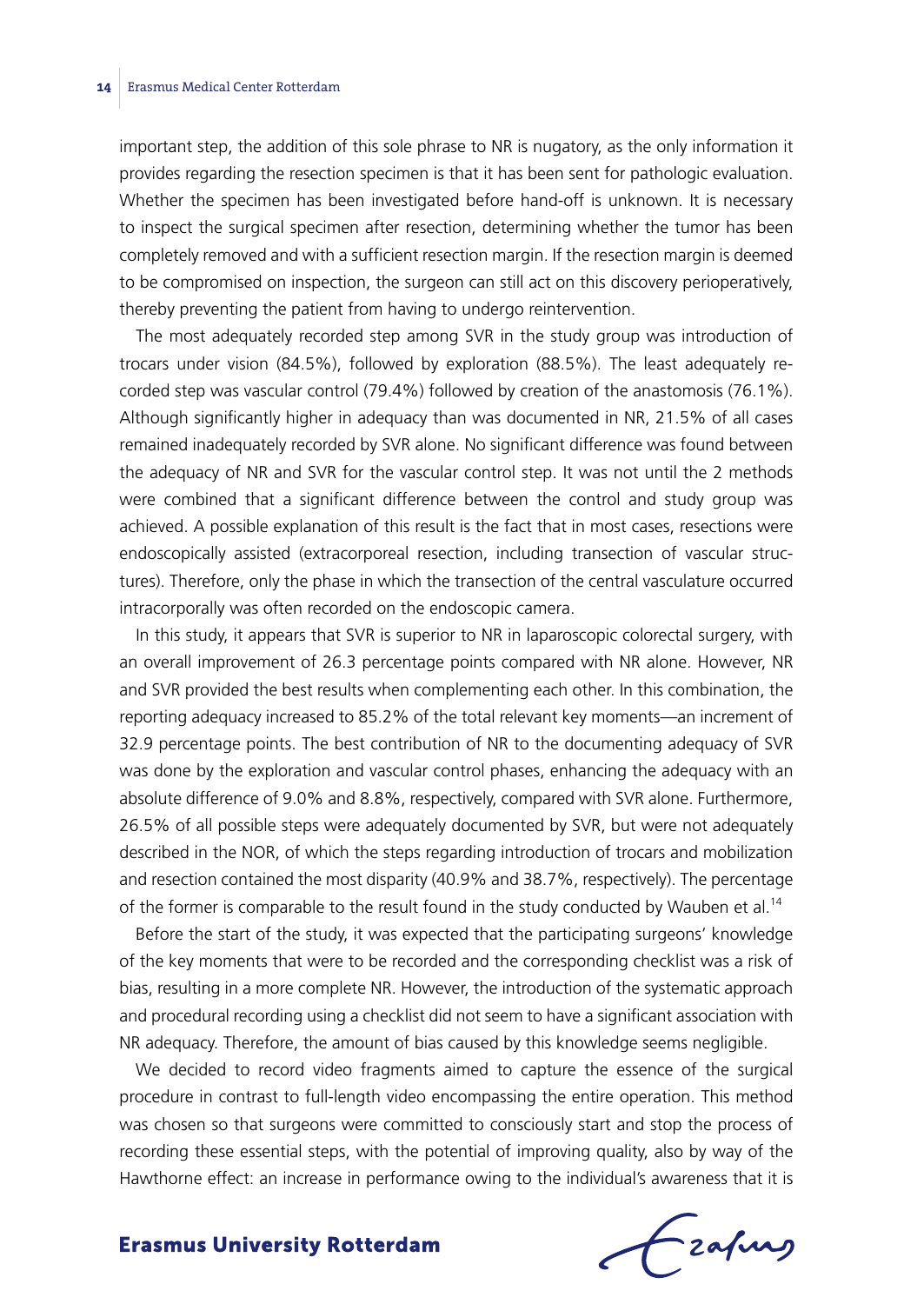being recorded. Furthermore, the recording of video fragments diminishes the digital storage space necessary, allowing for manageable content.

Regarding the secondary outcomes, SVR does not seem to significantly alter short-term postoperative and pathologic outcomes. It is plausible that the fact that parts of the surgery were videotaped did not influence the surgical approach in such a manner that a significant change in postoperative outcomes occurs. Conversely, the fact that short-term postoperative and pathologic outcomes do not differ between study and control settings might also indicate that SVR does not impair surgeons in their performance. The significant difference of length of stay can be explained by other improvements in patient care since the inclusion period of the historical control group, which is outside the scope of this study.

As this study suggests, SVR is able to document surgical procedures in a more complete manner than NR, which adds to the overall availability of essential intraoperative information, in turn contributing to quality control and objectivity. On evaluation, any given reviewer is able to observe how and when certain events happened, instead of reading another's perception of the procedure (eg, the exact positioning, size, and relative anatomy of vascular structures ligated, rather than merely the phrase ligation of arterial supply). Even the surgeon who was present during surgery is able to benefit from this technique. For instance, a surgeon who is notified of tumor-positive resection margins may review the SVR to evaluate whether this inadequate resection was unavoidable or the particular dissection technique used during the surgery was suboptimal. When only an operative note is obtained, further evaluation of the technical aspects is impossible. But with SVR, one is able to reflect on his or her actions more thoroughly than during or directly after surgery.<sup>25</sup>

We foresee video documentation of surgical procedures becoming an essential part of surgery in the near future. Use of SVR is, however, intended as an extension to the written operative report—not a substitute. Surgeons' considerations to perform or omit certain steps during the surgical procedure are difficult to capture using only video. Also, for sake of practicality in daily practice, a written record should still be available.

# **Limitations**

This study has limitations. Because the operative steps were consciously recorded in a number of short clips, a considerable amount of information, which, according to the intraoperative checklist is deemed nonessential, was not recorded. With this method, adverse events that might occur in these parts of the procedure are not recorded. Furthermore, this method of documentation is prone to human error, with a probability of missing data that could range from insignificant details (eg, starting the recording too late or stopping the recording too early) to entire procedures in which recording has been omitted. Ultimately, full-length video recording of surgical procedures would be more informative, as it will also encompass the possible adverse events that would have been disregarded otherwise and will be able to provide for thorough analysis of technical performance data.<sup>26</sup> However, regarding user

Czafurg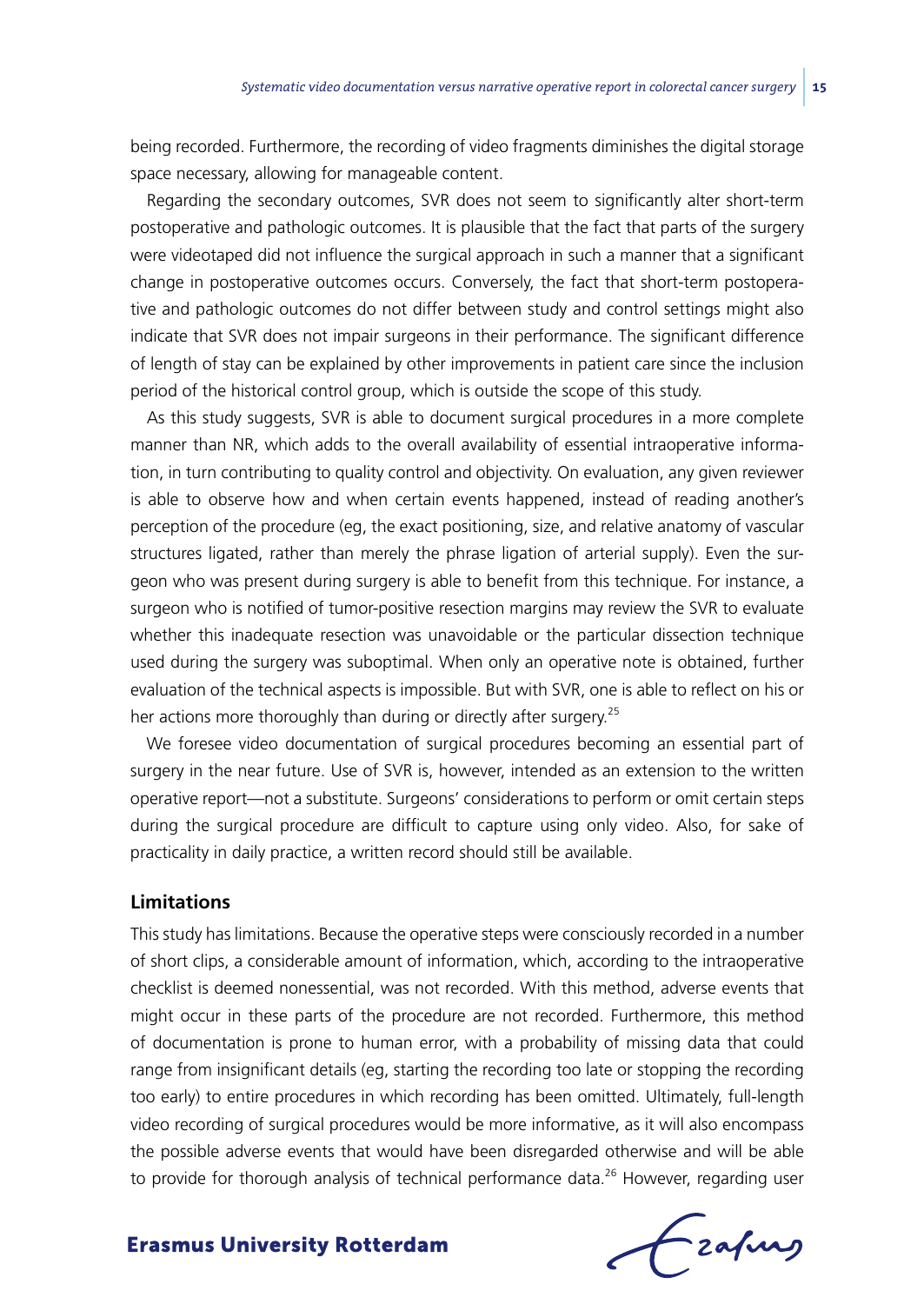convenience, the density of valuable information of full-length surgical recordings is low, often necessitating arduous review processes, particularly in major surgery. To address this inconvenience and make review of the surgical procedure more convenient for daily practice, real-time annotation of these key moments might be a solution for easier retrieval and incorporation in the operative report. Furthermore, owing to staff changes in the participating centers, predominantly fellowship positions, continuity of the primary surgeons between the study and control group is limited, making direct comparison between surgeons difficult.

### **Conclusions**

Intraoperative SVR in laparoscopic colorectal cancer surgery as an adjunct to the NR appeared to be associated with better documentation of intraoperative essential steps of the procedure compared with the traditional NR alone. For the use SVR combined with NR in surgical practice, implementation studies are necessary to provide the most adequate and convenient manner of recording and using these images.

Frahing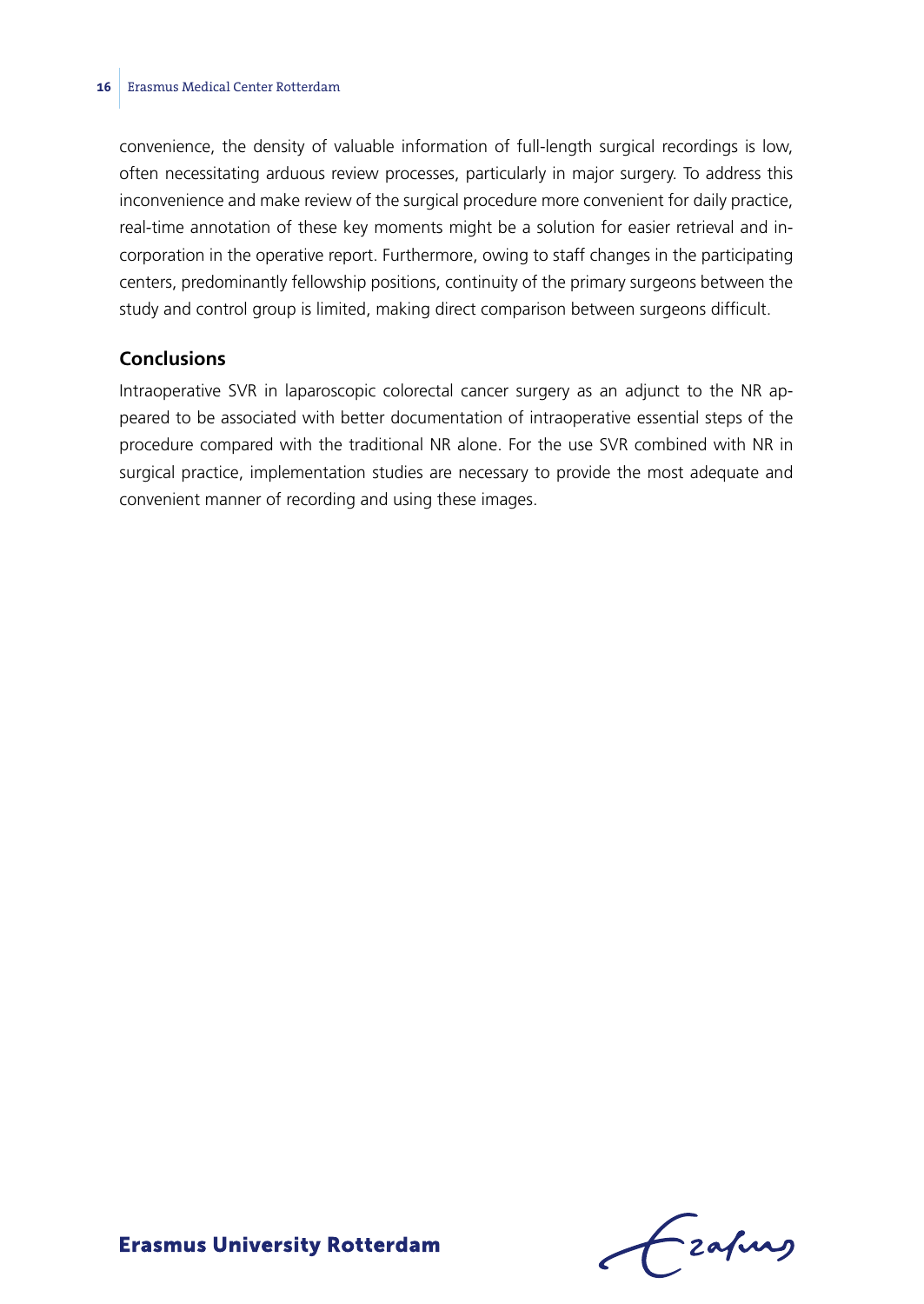# **REFERENCES**

- 1. Clinical Outcomes of Surgical Therapy Study G. A comparison of laparoscopically assisted and open colectomy for colon cancer. *N Engl J Med.* 2004;350(20):2050-2059.
- 2. Kolfschoten NE, van Leersum NJ, Gooiker GA, et al. Successful and safe introduction of laparoscopic colorectal cancer surgery in Dutch hospitals. *Ann Surg.* 2013;257(5):916-921.
- 3. Siegel RL, Miller KD, Fedewa SA, et al. Colorectal cancer statistics, 2017. *CA: a Cancer Journal for Clinicians.* 2017;67(3):177-193.
- 4. Holme O, Bretthauer M, Fretheim A, Odgaard-Jensen J, Hoff G. Flexible sigmoidoscopy versus faecal occult blood testing for colorectal cancer screening in asymptomatic individuals. *Cochrane Database Syst Rev.* 2013(9):CD009259.
- 5. Iversen LH, Ingeholm P, Gogenur I, Laurberg S. Major reduction in 30-day mortality after elective colorectal cancer surgery: a nationwide population-based study in Denmark 2001-2011. *Ann Surg Oncol.* 2014;21(7):2267-2273.
- 6. Evans MD, Thomas R, Williams GL, et al. A comparative study of colorectal surgical outcome in a national audit separated by 15 years. *Colorectal Dis.* 2013;15(5):608-612.
- 7. Panis Y, Maggiori L, Caranhac G, Bretagnol F, Vicaut E. Mortality after colorectal cancer surgery: a French survey of more than 84,000 patients. *Ann Surg.* 2011;254(5):738-743; discussion 743- 734.
- 8. Sant M, Allemani C, Santaquilani M, et al. EUROCARE-4. Survival of cancer patients diagnosed in 1995-1999. Results and commentary. *Eur J Cancer.* 2009;45(6):931-991.
- 9. Giacomantonio CA, Temple WJ. Quality of cancer surgery: challenges and controversies. *Surg Oncol Clin N Am.* 2000;9(1):51-60, vii.
- 10. Hermanek P, Wiebelt H, Staimmer D, Riedl S. Prognostic factors of rectum carcinoma--experience of the German Multicentre Study SGCRC. German Study Group Colo-Rectal Carcinoma. *Tumori.* 1995;81(3 Suppl):60-64.
- 11. Lange MM, Martz JE, Ramdeen B, et al. Long-term results of rectal cancer surgery with a systematical operative approach. *Ann Surg Oncol.* 2013;20(6):1806-1815.
- 12. Haynes AB, Weiser TG, Berry WR, et al. A surgical safety checklist to reduce morbidity and mortality in a global population. *N Engl J Med.* 2009;360(5):491-499.
- 13. de Vries EN, Prins HA, Crolla RM, et al. Effect of a comprehensive surgical safety system on patient outcomes. *N Engl J Med.* 2010;363(20):1928-1937.
- 14. Wauben LS, van Grevenstein WM, Goossens RH, van der Meulen FH, Lange JF. Operative notes do not reflect reality in laparoscopic cholecystectomy. *Br J Surg.* 2011;98(10):1431-1436.
- 15. Sathesh-Kumar T, Saklani A, Vinayagam R, Blackett R. Spilled gall stones during laparoscopic cholecystectomy: a review of the literature. *Postgraduate Medical Journal.* 2004;80(940):77-79.
- 16. Hussain S. Sepsis from dropped clips at laparoscopic cholecystectomy. *Eur J Radiol.* 2001;40(3):244- 247.
- 17. van de Graaf FW, Lange MM, Menon AG, O'Mahoney PR, Milsom JW, Lange JF. Imaging for Quality Control: Comparison of Systematic Video Recording to the Operative Note in Colorectal Cancer Surgery. A Pilot Study. *Ann Surg Oncol.* 2016;23(Suppl 5):798-803.
- 18. Dindo D, Demartines N, Clavien PA. Classification of surgical complications: a new proposal with evaluation in a cohort of 6336 patients and results of a survey. *Ann Surg.* 2004;240(2):205-213.
- 19. Berci G, Davids J. Endoscopy and television. *Br Med J.* 1962;1(5292):1610-1613.
- 20. Berci G, Mitchell JP. Present and Future Developments in Endoscopy [and Discussion]. *Proceedings of the Royal Society B: Biological Sciences.* 1977;195(1119):235-242.

Czafing